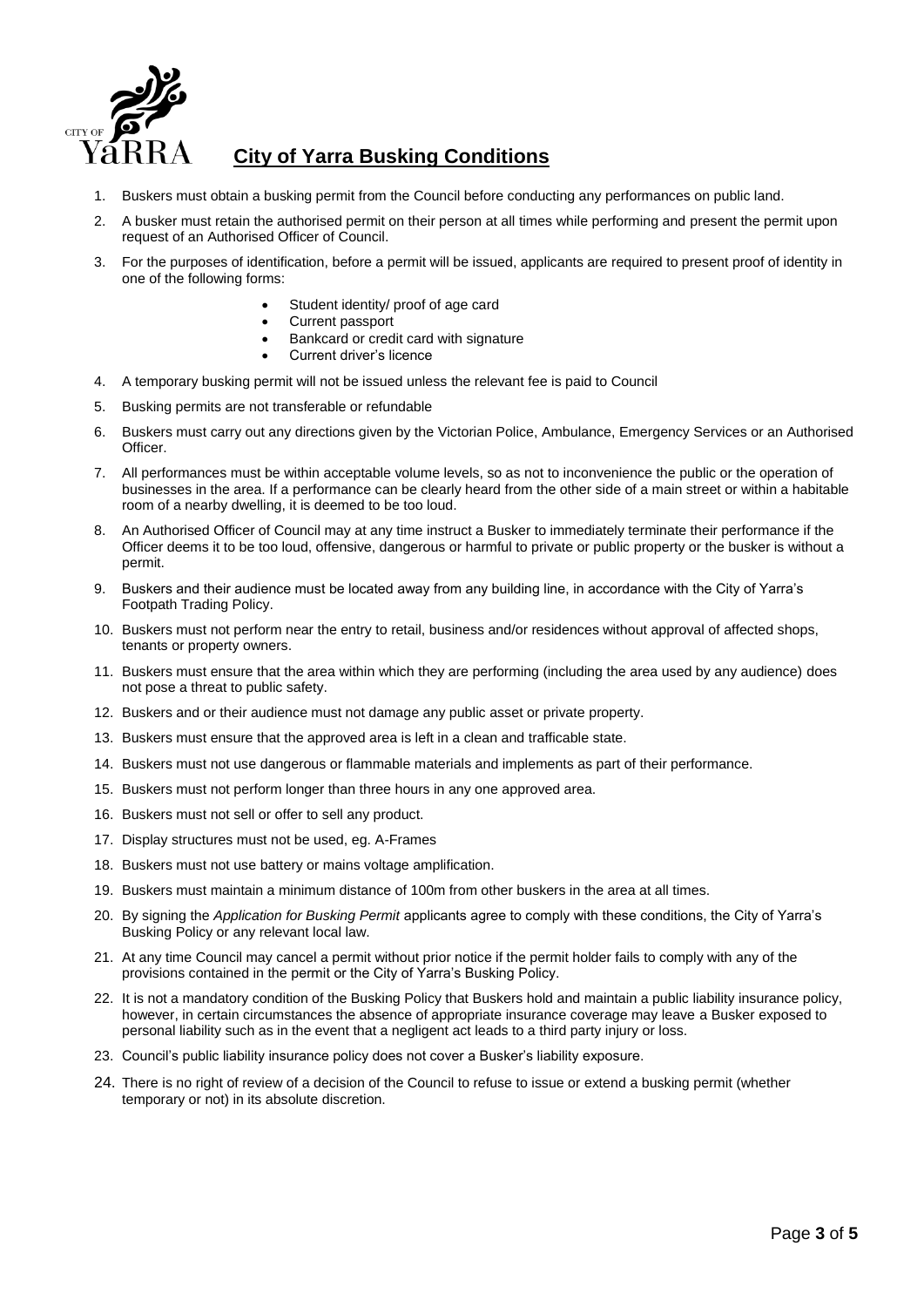

# Busking Policy

# **1. Statement of Intent**

- 1.1 To encourage Buskers to perform and contribute to the cultural life of the City of Yarra.
- 1.2 To manage busking within the City of Yarra in a way that does not cause detriment to the quality of the public environment and adjacent uses and activities.

# **2. Eligibility**

- 2.1 This policy applies to any person or group performing in a public space in the City of Yarra.
- 2.2 A permit will not be issued for more than three performers in a group unless there are exceptional circumstances and/or when the intent of the policy is not compromised.

# **3. Definitions**

- 3.1 **Approved area**: An area of public land (generally in a strip shopping centre) designated by the City of Yarra as suitable for busking.
- 3.2 **Busker**: A person performing an act / performance to be seen by the general public. Buskers accept volunteered monetary appreciations.
- 3.3 **Soliciting Funds**: The act of asking, begging, seeking or requesting money or goods from members of the public.
- 3.4 **Dangerous materials and implements**: Materials and implements that pose a risk or uncertain outcomes for people. This includes materials that give off any kind of heat or toxicity.
- 3.5 **Structures**: Any items additional to musical equipment (e.g. A-Frames) are not permitted. Utensils for collecting money (e.g. hat or musical instrument case) are exempt.
- 3.6 **Authorised officer**: Authorised Officer of Yarra City Council.
- 3.7 **Relevant Authority**: City of Yarra
- 3.8 **Busking Fee**: An monthly fee applies for a Busking Permit.

# **4. Provisions**

- 4.1 Buskers must obtain a busking permit from the Relevant Authority before conducting any performances.
- 4.2 A busker must retain the authorised permit on their person at all times while performing and present the permit upon request of an Authorised Officer.
- 4.3 For the purposes of identification, before a permit will be issued, applicants are required to present proof of identity in one of the following forms,
	- student identity / proof of age card;
	- current passport;
	- bankcard or credit card with signature; or
	- current driver's licence.
- 4.4 Busking Permits are not transferable or refundable.
- 4.5 Buskers must carry out any directions given by the Victorian Police, Ambulance, Emergency Services or an Authorised Officer.
- 4.6 All performances must be within acceptable volume levels, so as not to inconvenience the public or the operation of businesses in the area. If a performance can be clearly heard from the other side of a main street or within a habitable room, it is deemed to be too loud.